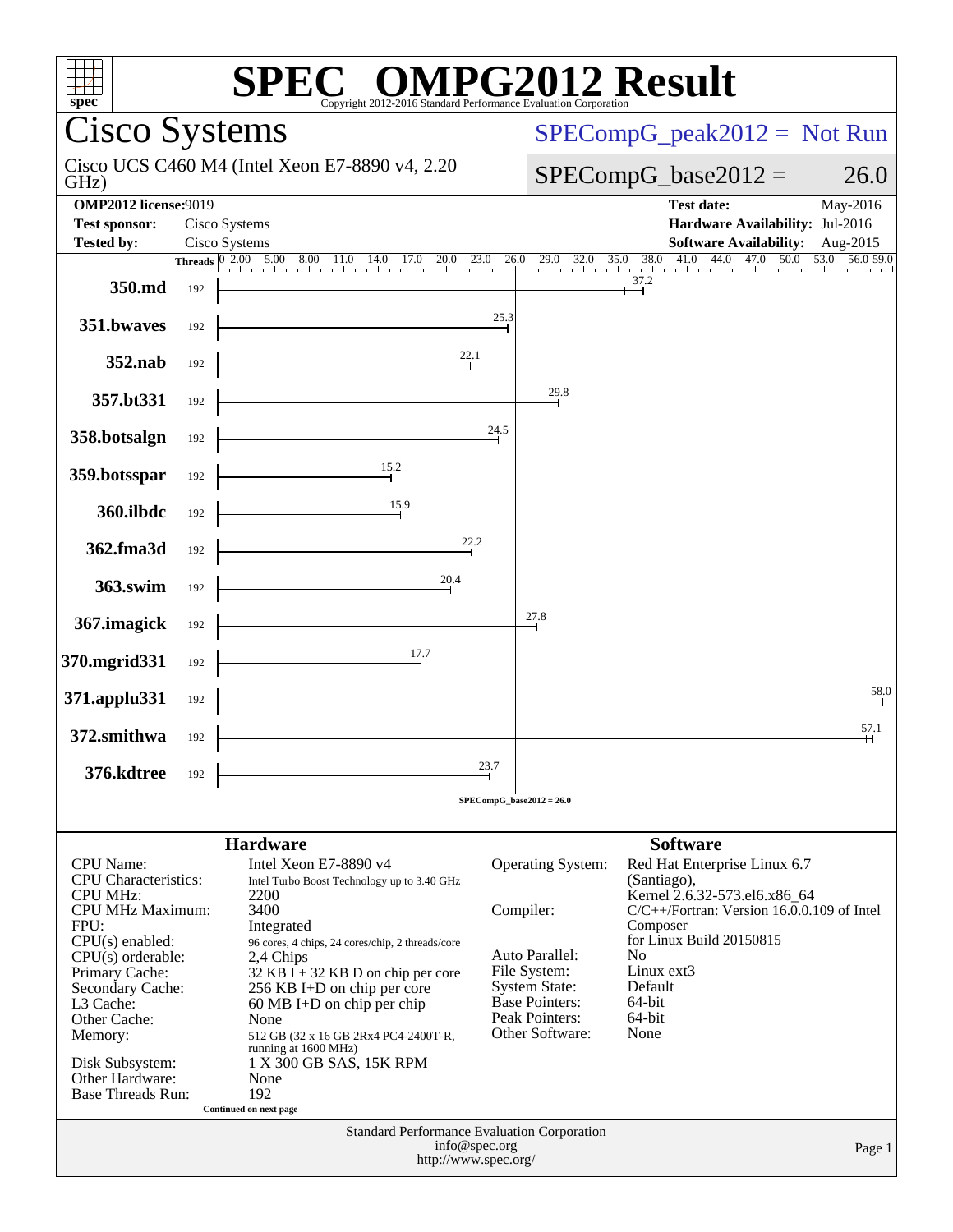

Cisco Systems

GHz) Cisco UCS C460 M4 (Intel Xeon E7-8890 v4, 2.20  $SPECompG_peak2012 = Not Run$  $SPECompG_peak2012 = Not Run$ 

#### $SPECompG_base2012 = 26.0$  $SPECompG_base2012 = 26.0$

**[OMP2012 license:](http://www.spec.org/auto/omp2012/Docs/result-fields.html#OMP2012license)**9019 **[Test date:](http://www.spec.org/auto/omp2012/Docs/result-fields.html#Testdate)** May-2016

[Minimum Peak Threads:](http://www.spec.org/auto/omp2012/Docs/result-fields.html#MinimumPeakThreads)

[Maximum Peak Threads:](http://www.spec.org/auto/omp2012/Docs/result-fields.html#MaximumPeakThreads)

**[Test sponsor:](http://www.spec.org/auto/omp2012/Docs/result-fields.html#Testsponsor)** Cisco Systems **[Hardware Availability:](http://www.spec.org/auto/omp2012/Docs/result-fields.html#HardwareAvailability)** Jul-2016 **[Tested by:](http://www.spec.org/auto/omp2012/Docs/result-fields.html#Testedby)** Cisco Systems **[Software Availability:](http://www.spec.org/auto/omp2012/Docs/result-fields.html#SoftwareAvailability)** Aug-2015

| <b>Results Table</b>                                                                                     |             |                        |       |                |       |                |       |             |                        |              |                |              |                |              |
|----------------------------------------------------------------------------------------------------------|-------------|------------------------|-------|----------------|-------|----------------|-------|-------------|------------------------|--------------|----------------|--------------|----------------|--------------|
|                                                                                                          | <b>Base</b> |                        |       |                |       |                |       | <b>Peak</b> |                        |              |                |              |                |              |
| <b>Benchmark</b>                                                                                         |             | <b>Threads Seconds</b> | Ratio | <b>Seconds</b> | Ratio | <b>Seconds</b> | Ratio |             | <b>Threads Seconds</b> | <b>Ratio</b> | <b>Seconds</b> | <b>Ratio</b> | <b>Seconds</b> | <b>Ratio</b> |
| 350.md                                                                                                   | 192         | 124                    | 37.2  | 130            | 35.6  | 125            | 37.2  |             |                        |              |                |              |                |              |
| 351.bwaves                                                                                               | 192         | 179                    | 25.4  | 179            | 25.3  | 179            | 25.3  |             |                        |              |                |              |                |              |
| $352$ .nab                                                                                               | 192         | 176                    | 22.1  | 176            | 22.1  | 176            | 22.1  |             |                        |              |                |              |                |              |
| 357.bt331                                                                                                | 192         | 159                    | 29.8  | 159            | 29.8  | 159            | 29.8  |             |                        |              |                |              |                |              |
| 358.botsalgn                                                                                             | 192         | 177                    | 24.5  | 177            | 24.5  | 177            | 24.5  |             |                        |              |                |              |                |              |
| $359.$ botsspar                                                                                          | 192         | 346                    | 15.2  | 345            | 15.2  | 348            | 15.1  |             |                        |              |                |              |                |              |
| $360$ .ilbdc                                                                                             | 192         | 223                    | 15.9  | 223            | 15.9  | 223            | 15.9  |             |                        |              |                |              |                |              |
| 362.fma3d                                                                                                | 192         | 171                    | 22.2  | 172            | 22.1  | 171            | 22.2  |             |                        |              |                |              |                |              |
| $363$ .swim                                                                                              | 192         | 222                    | 20.4  | 224            | 20.2  | 222            | 20.4  |             |                        |              |                |              |                |              |
| 367.imagick                                                                                              | 192         | 253                    | 27.8  | 252            | 27.9  | 253            | 27.8  |             |                        |              |                |              |                |              |
| 370.mgrid331                                                                                             | 192         | 249                    | 17.7  | 249            | 17.7  | 249            | 17.7  |             |                        |              |                |              |                |              |
| 371.applu331                                                                                             | 192         | 104                    | 58.0  | 104            | 58.0  | 104            | 58.1  |             |                        |              |                |              |                |              |
| 372.smithwa                                                                                              | 192         | 93.6                   | 57.2  | 93.8           | 57.1  | 94.5           | 56.7  |             |                        |              |                |              |                |              |
| 376.kdtree                                                                                               | 192         | 190                    | 23.7  | 190            | 23.7  | 190            | 23.7  |             |                        |              |                |              |                |              |
| Results appear in the order in which they were run. Bold underlined text indicates a median measurement. |             |                        |       |                |       |                |       |             |                        |              |                |              |                |              |
| $-$                                                                                                      |             |                        |       |                |       |                |       |             |                        |              |                |              |                |              |

#### **[Platform Notes](http://www.spec.org/auto/omp2012/Docs/result-fields.html#PlatformNotes)**

 Sysinfo program /opt/omp2012/Docs/sysinfo \$Rev: 395 \$ \$Date:: 2012-07-25 #\$ 8f8c0fe9e19c658963a1e67685e50647 running on rhel67 Sat May 7 17:19:06 2016 This section contains SUT (System Under Test) info as seen by

 some common utilities. To remove or add to this section, see: <http://www.spec.org/omp2012/Docs/config.html#sysinfo>

 From /proc/cpuinfo model name : Intel(R) Xeon(R) CPU E7-8890 v4 @ 2.20GHz 4 "physical id"s (chips) 192 "processors" cores, siblings (Caution: counting these is hw and system dependent. The following excerpts from /proc/cpuinfo might not be reliable. Use with caution.) cpu cores : 24 siblings : 48 physical 0: cores 0 1 2 3 4 5 8 9 10 11 12 13 16 17 18 19 20 21 24 25 26 27 28 29 physical 1: cores 0 1 2 3 4 5 8 9 10 11 12 13 16 17 18 19 20 21 24 25 26 27 28 29 physical 2: cores 0 1 2 3 4 5 8 9 10 11 12 13 16 17 18 19 20 21 24 25 26 Continued on next page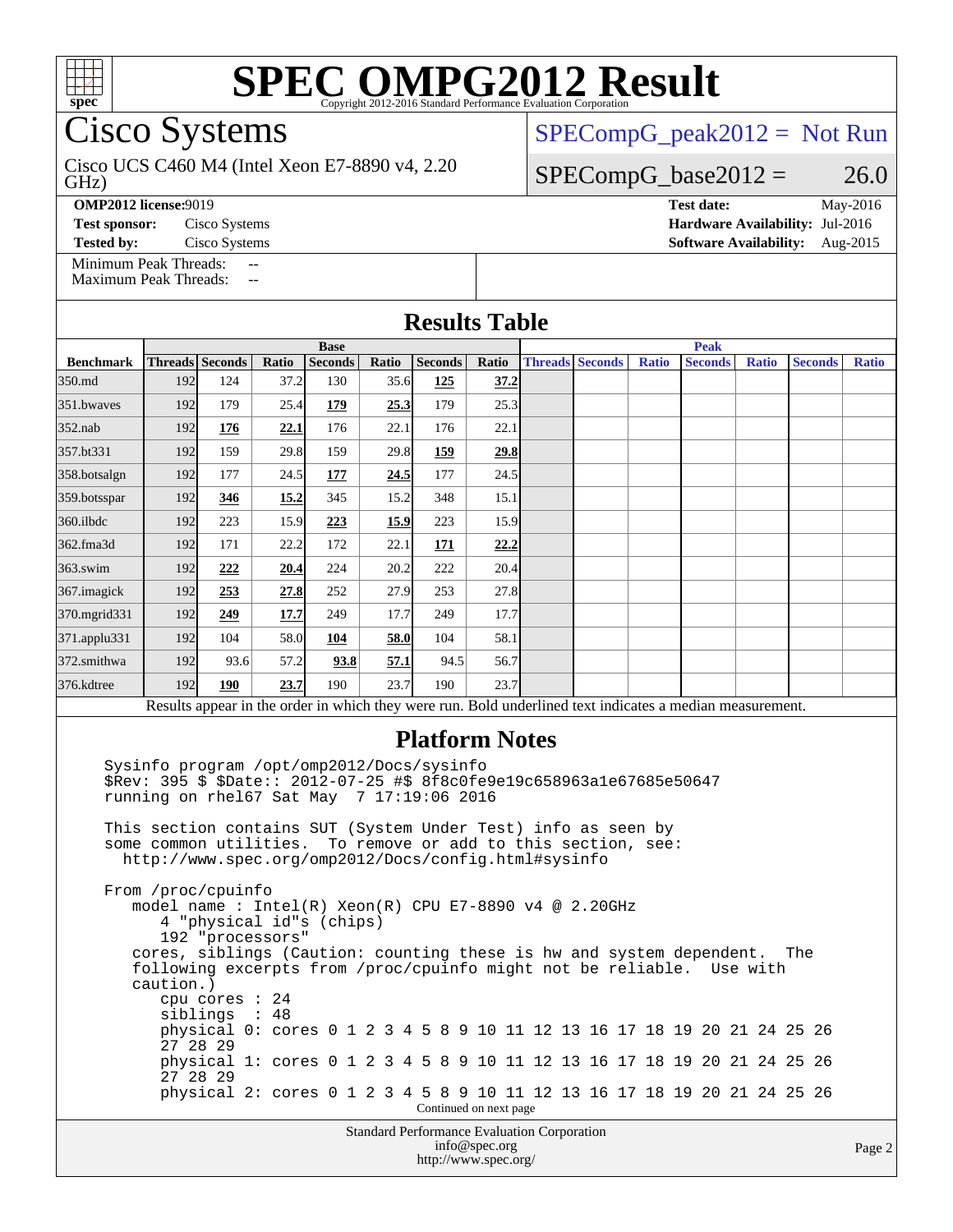

Cisco Systems

GHz) Cisco UCS C460 M4 (Intel Xeon E7-8890 v4, 2.20  $SPECompG_peak2012 = Not Run$  $SPECompG_peak2012 = Not Run$ 

 $SPECompG_base2012 = 26.0$  $SPECompG_base2012 = 26.0$ 

**[Test sponsor:](http://www.spec.org/auto/omp2012/Docs/result-fields.html#Testsponsor)** Cisco Systems **[Hardware Availability:](http://www.spec.org/auto/omp2012/Docs/result-fields.html#HardwareAvailability)** Jul-2016

**[OMP2012 license:](http://www.spec.org/auto/omp2012/Docs/result-fields.html#OMP2012license)**9019 **[Test date:](http://www.spec.org/auto/omp2012/Docs/result-fields.html#Testdate)** May-2016 **[Tested by:](http://www.spec.org/auto/omp2012/Docs/result-fields.html#Testedby)** Cisco Systems **[Software Availability:](http://www.spec.org/auto/omp2012/Docs/result-fields.html#SoftwareAvailability)** Aug-2015

Page 3

#### **[Platform Notes \(Continued\)](http://www.spec.org/auto/omp2012/Docs/result-fields.html#PlatformNotes)**

 27 28 29 physical 3: cores 0 1 2 3 4 5 8 9 10 11 12 13 16 17 18 19 20 21 24 25 26 27 28 29 cache size : 61440 KB From /proc/meminfo MemTotal: 529124784 kB HugePages\_Total: 0<br>Hugepagesize: 2048 kB Hugepagesize: /usr/bin/lsb\_release -d Red Hat Enterprise Linux Server release 6.7 (Santiago) From /etc/\*release\* /etc/\*version\* redhat-release: Red Hat Enterprise Linux Server release 6.7 (Santiago) system-release: Red Hat Enterprise Linux Server release 6.7 (Santiago) system-release-cpe: cpe:/o:redhat:enterprise\_linux:6server:ga:server uname -a: Linux rhel67 2.6.32-573.el6.x86\_64 #1 SMP Wed Jul 1 18:23:37 EDT 2015 x86\_64 x86\_64 x86\_64 GNU/Linux run-level 3 May 7 11:54 SPEC is set to: /opt/omp2012<br>Filesystem Type Size Type Size Used Avail Use% Mounted on /dev/sdb2 ext4 225G 64G 150G 30% / Additional information from dmidecode: BIOS Cisco Systems, Inc. C460M4.2.0.11.30.032820161452 03/28/2016 Memory: 32x 16 GB 32x 0xCE00 M393A2G40EB1-CRC 16 GB 1600 MHz 2 rank 64x NO DIMM NO DIMM

(End of data from sysinfo program)

#### **[General Notes](http://www.spec.org/auto/omp2012/Docs/result-fields.html#GeneralNotes)**

 ======================================================================== Transparent Huge Pages enabled with: echo always > /sys/kernel/mm/redhat\_transparent\_hugepage/enabled BIOS settings notes: Intel Turbo Boost Technology (Turbo) : Enabled CPU performance set to Enterprise Processor Power State set to C0/C1 Power Technology set to Performance Memory RAS configuration set to Maximum Performance Energy Performance BIAS setting set to OS Memory Power Saving Mode set to Disabled QPI Snoop Mode set to Cluster-on-Die Continued on next page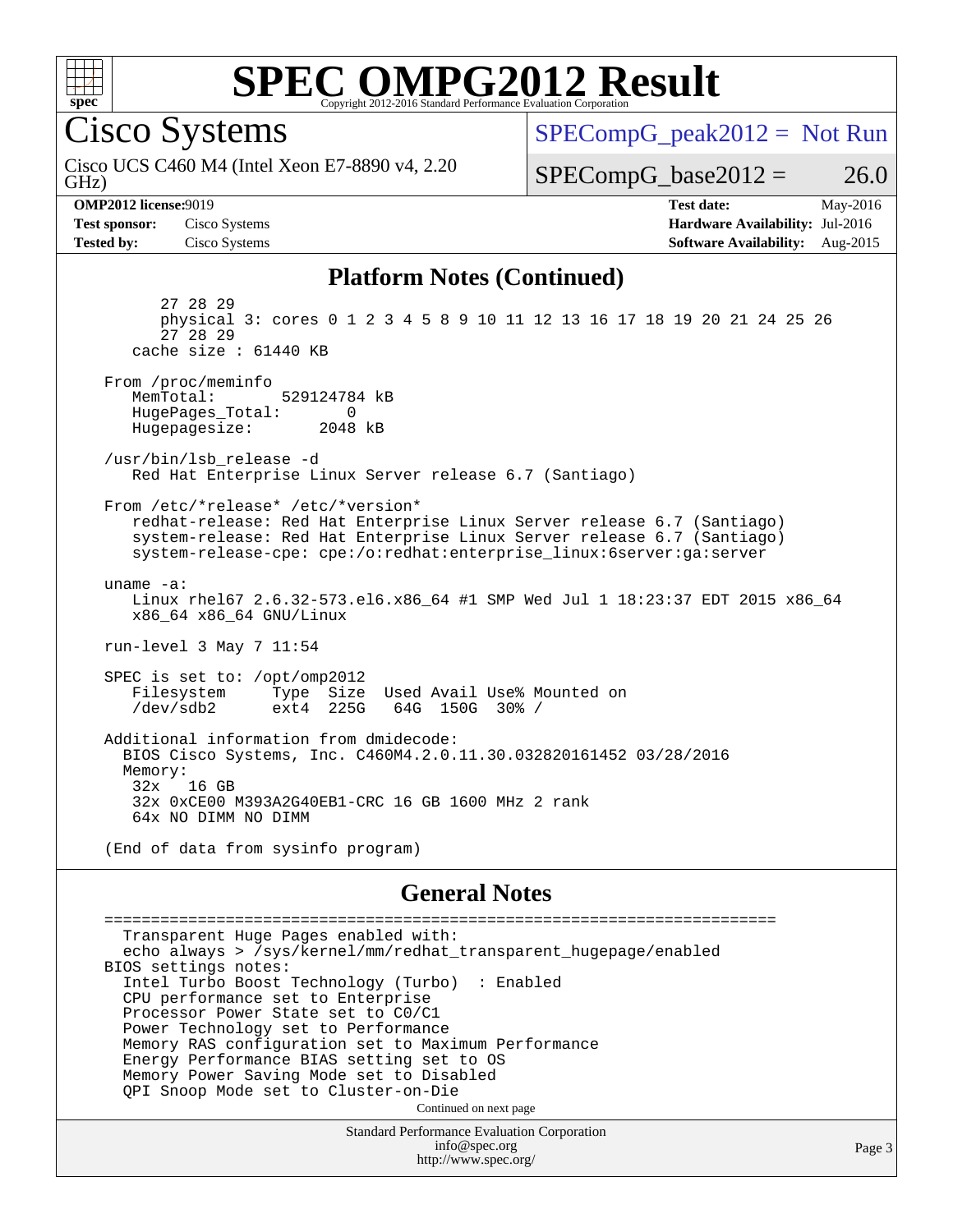

Cisco Systems

GHz) Cisco UCS C460 M4 (Intel Xeon E7-8890 v4, 2.20  $SPECompG_peak2012 = Not Run$  $SPECompG_peak2012 = Not Run$ 

 $SPECompG_base2012 = 26.0$  $SPECompG_base2012 = 26.0$ 

**[Test sponsor:](http://www.spec.org/auto/omp2012/Docs/result-fields.html#Testsponsor)** Cisco Systems **[Hardware Availability:](http://www.spec.org/auto/omp2012/Docs/result-fields.html#HardwareAvailability)** Jul-2016

**[OMP2012 license:](http://www.spec.org/auto/omp2012/Docs/result-fields.html#OMP2012license)**9019 **[Test date:](http://www.spec.org/auto/omp2012/Docs/result-fields.html#Testdate)** May-2016 **[Tested by:](http://www.spec.org/auto/omp2012/Docs/result-fields.html#Testedby)** Cisco Systems **[Software Availability:](http://www.spec.org/auto/omp2012/Docs/result-fields.html#SoftwareAvailability)** Aug-2015

#### **[General Notes \(Continued\)](http://www.spec.org/auto/omp2012/Docs/result-fields.html#GeneralNotes)**

 General OMP Library Settings ENV\_KMP\_LIBRARY=turnaround ENV\_OMP\_SCHEDULE=static ENV\_KMP\_BLOCKTIME=200 ENV\_KMP\_STACKSIZE=702M ENV\_OMP\_DYNAMIC=FALSE ENV\_OMP\_NESTED=FALSE

 ======================================================================== General base OMP Library Settings ENV\_KMP\_AFFINITY=compact,1

### **[Base Compiler Invocation](http://www.spec.org/auto/omp2012/Docs/result-fields.html#BaseCompilerInvocation)**

[C benchmarks](http://www.spec.org/auto/omp2012/Docs/result-fields.html#Cbenchmarks):  $i$ 

[C++ benchmarks:](http://www.spec.org/auto/omp2012/Docs/result-fields.html#CXXbenchmarks) [icpc](http://www.spec.org/omp2012/results/res2016q2/omp2012-20160511-00074.flags.html#user_CXXbase_intel_icpc_2d899f8d163502b12eb4a60069f80c1c)

[Fortran benchmarks](http://www.spec.org/auto/omp2012/Docs/result-fields.html#Fortranbenchmarks): [ifort](http://www.spec.org/omp2012/results/res2016q2/omp2012-20160511-00074.flags.html#user_FCbase_intel_ifort_8a5e5e06b19a251bdeaf8fdab5d62f20)

### **[Base Portability Flags](http://www.spec.org/auto/omp2012/Docs/result-fields.html#BasePortabilityFlags)**

 350.md: [-FR](http://www.spec.org/omp2012/results/res2016q2/omp2012-20160511-00074.flags.html#user_baseFPORTABILITY350_md_f-FR) 357.bt331: [-mcmodel=medium](http://www.spec.org/omp2012/results/res2016q2/omp2012-20160511-00074.flags.html#user_basePORTABILITY357_bt331_f-mcmodel_3a41622424bdd074c4f0f2d2f224c7e5) 363.swim: [-mcmodel=medium](http://www.spec.org/omp2012/results/res2016q2/omp2012-20160511-00074.flags.html#user_basePORTABILITY363_swim_f-mcmodel_3a41622424bdd074c4f0f2d2f224c7e5) 367.imagick: [-std=c99](http://www.spec.org/omp2012/results/res2016q2/omp2012-20160511-00074.flags.html#user_baseCPORTABILITY367_imagick_f-std_2ec6533b6e06f1c4a6c9b78d9e9cde24)

### **[Base Optimization Flags](http://www.spec.org/auto/omp2012/Docs/result-fields.html#BaseOptimizationFlags)**

[C benchmarks](http://www.spec.org/auto/omp2012/Docs/result-fields.html#Cbenchmarks):

[-O2](http://www.spec.org/omp2012/results/res2016q2/omp2012-20160511-00074.flags.html#user_CCbase_f-O2) [-openmp](http://www.spec.org/omp2012/results/res2016q2/omp2012-20160511-00074.flags.html#user_CCbase_f-openmp) [-ipo](http://www.spec.org/omp2012/results/res2016q2/omp2012-20160511-00074.flags.html#user_CCbase_f-ipo_84062ab53814f613187d02344b8f49a7) [-xCORE-AVX2](http://www.spec.org/omp2012/results/res2016q2/omp2012-20160511-00074.flags.html#user_CCbase_f-xCORE-AVX2) [-ansi-alias](http://www.spec.org/omp2012/results/res2016q2/omp2012-20160511-00074.flags.html#user_CCbase_f-ansi-alias)

[C++ benchmarks:](http://www.spec.org/auto/omp2012/Docs/result-fields.html#CXXbenchmarks) [-O2](http://www.spec.org/omp2012/results/res2016q2/omp2012-20160511-00074.flags.html#user_CXXbase_f-O2) [-openmp](http://www.spec.org/omp2012/results/res2016q2/omp2012-20160511-00074.flags.html#user_CXXbase_f-openmp) [-ipo](http://www.spec.org/omp2012/results/res2016q2/omp2012-20160511-00074.flags.html#user_CXXbase_f-ipo_84062ab53814f613187d02344b8f49a7) [-xCORE-AVX2](http://www.spec.org/omp2012/results/res2016q2/omp2012-20160511-00074.flags.html#user_CXXbase_f-xCORE-AVX2) [-ansi-alias](http://www.spec.org/omp2012/results/res2016q2/omp2012-20160511-00074.flags.html#user_CXXbase_f-ansi-alias)

[Fortran benchmarks](http://www.spec.org/auto/omp2012/Docs/result-fields.html#Fortranbenchmarks):

[-O2](http://www.spec.org/omp2012/results/res2016q2/omp2012-20160511-00074.flags.html#user_FCbase_f-O2) [-openmp](http://www.spec.org/omp2012/results/res2016q2/omp2012-20160511-00074.flags.html#user_FCbase_f-openmp) [-ipo](http://www.spec.org/omp2012/results/res2016q2/omp2012-20160511-00074.flags.html#user_FCbase_f-ipo_84062ab53814f613187d02344b8f49a7) [-xCORE-AVX2](http://www.spec.org/omp2012/results/res2016q2/omp2012-20160511-00074.flags.html#user_FCbase_f-xCORE-AVX2) [-align array64byte](http://www.spec.org/omp2012/results/res2016q2/omp2012-20160511-00074.flags.html#user_FCbase_f-align_c9377f996e966d652baaf753401d4725)

The flags file that was used to format this result can be browsed at <http://www.spec.org/omp2012/flags/Intel-ic13.0-linux64.20140219.html>